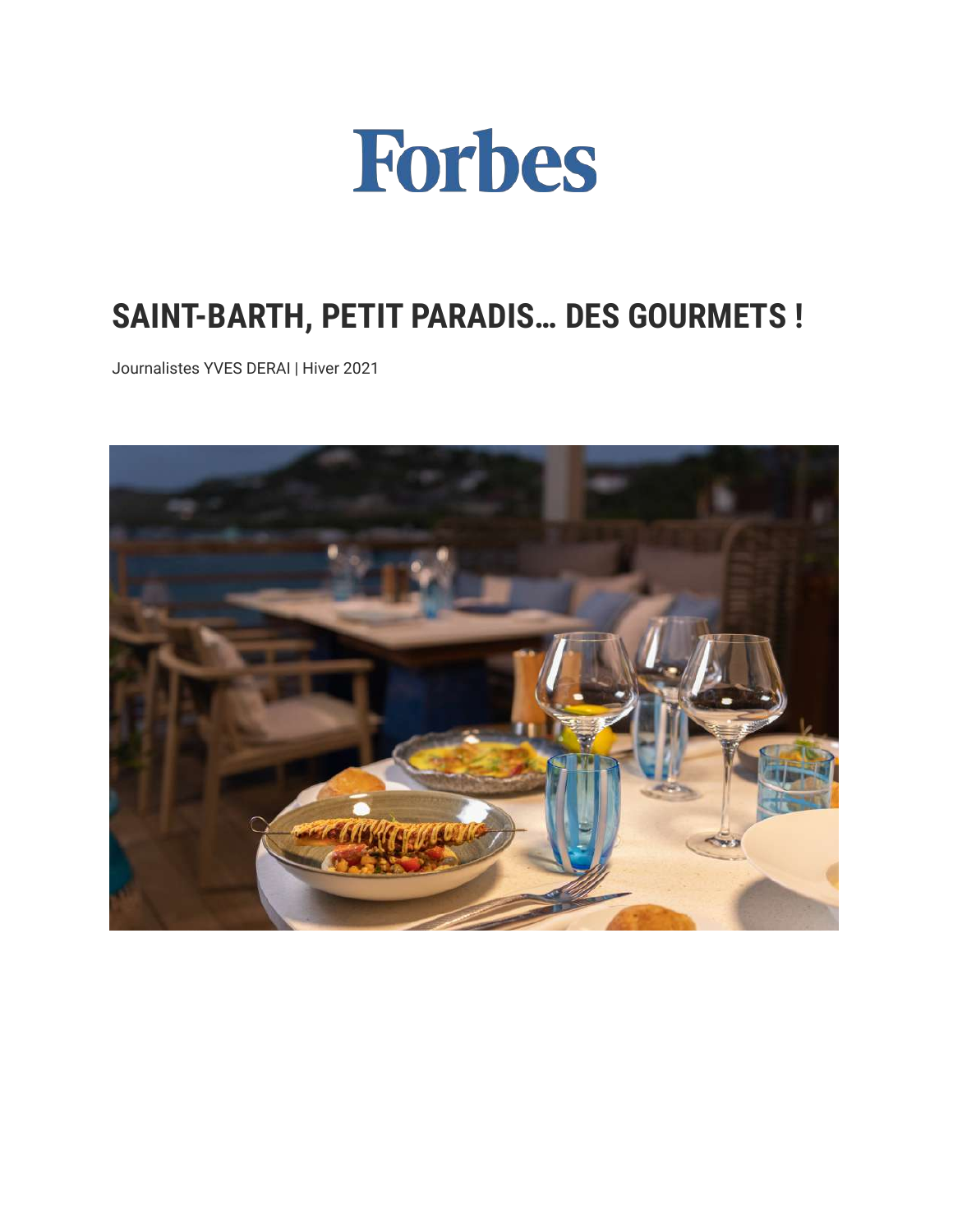Le Gourmet Festival qui a eu lieu à Saint-Barth, comme chaque année, en novembre, sous le parrainage de chefs stars, parmi lesquels les triplement étoilés Eric Fréchon et Pierre Gagnaire, nous donne l'occasion d'un coup de projecteur sur une destination culinaire méconnue.

Saint-Barth, ses plages, son lagon bleu turquoise, ses reliefs et ses routes escarpées et... sa gastronomie. Eh oui, faute de pouvoir proposer des lieux de culture ou des chefs-d'oeuvre de son patrimoine historique qui n'existe pas, l'île mythique des people et autres milliardaires en quête de tranquillité et de sécurité fait montre d'une diversité en matière gastronomique étonnante dans ce petit bout de France situé aux confins des Caraïbes. Même sans terroir, Saint-Barth parvient, en effet, à servir des assiettes succulentes, en important des produits des quatre coins du monde et même d'ailleurs car, parfois, les chefs locaux doivent faire preuve d'ingéniosité pour se fournir.

L'une des adresses les plus convaincantes est un restaurant bien nommé, celui de l'hôtel Barthélémy, Amis Saint-Barth, où officie le jeune chef Vincent Gomis. Avec des plats simples, finement twistés, il parvient à la fois à vous régaler et vous étonner, ce qui devrait être, en fin de compte, le challenge de tout chef qui aime son métier. Pour commencer, l'on y sert une pizza formidable dont la pâte ferait saliver un Napolitain de la dixième génération, garnie d'une merveilleuse mortadelle de truffe et de brocolis. Un mariage pas évident sur le papier qui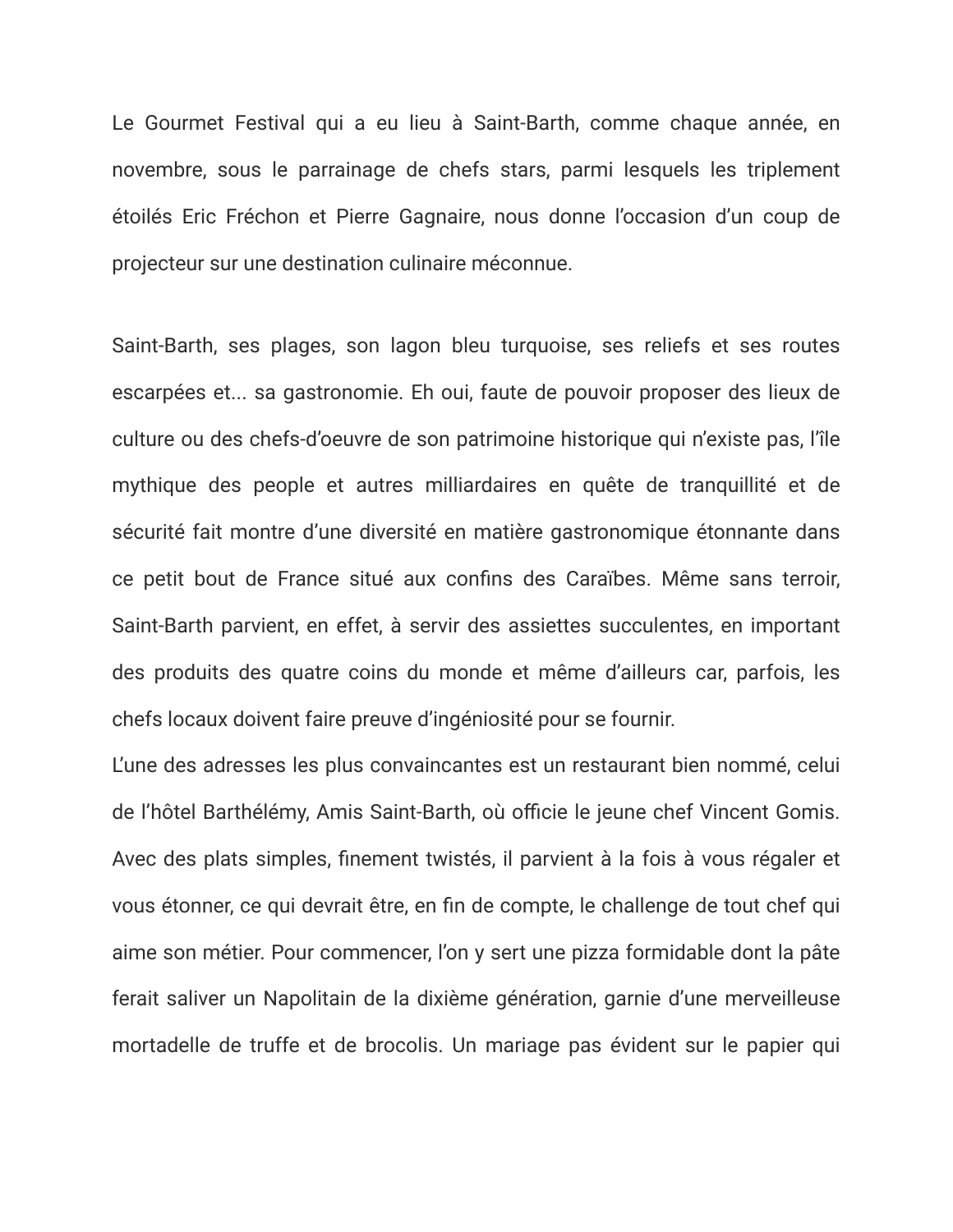s'avère très harmonieux en bouche. Les bruschettas au boeuf wagyu dispute à la pizza son fondant mais se distingue au palais par le gras délicat d'une viande inventée au Japon, que l'on sert désormais dans nombre des meilleures tables de la planète. Puis, les yeux rivés sur le grand bleu, vous voilà face au clou du spectacle : la langouste d'un kilo, grillée, et recouverte d'une goûteuse chapelure au niveau de la tête, accompagnée de sa sauce Choron, une mayonnaise tomatée. Après de telles agapes, le seul dessert qui vaille, c'est la glace et les sorbets maison, onctueux et savoureux comme chez un grand Italien. Au final, un petit bonheur de repas que l'on peine à imaginer en posant le pied sur une île qui pourrait se contenter de poissons grillés et d'ananas…

Autre jolie maison, le Sand Bar, restaurant du fabuleux Eden Rock, le palace cher à la mémoire de Greta Garbo et Humphrey Bogart, rénové depuis le passage foudroyant de la tempête Irma, dirigé par le sympathique Fabrice Moizan. La grande terrasse fait aussi face à la mer, et la dominante de rouge et beige dans la déco est fidèle à l'écarlate historique du lieu. Dans l'assiette, l'Eden Rock joue la carte des produits locaux avec son tartare de mahi-mahi, petit nom de la dorade coryphène, charnue, voluptueuse même, ou son ceviche de poisson pêché du jour, rafraîchi à l'ananas et aux agrumes, parfumé à la coriandre fraîche cueillie dans le potager de l'hôtel. Mais le plat signature de l'endroit demeure les sushis de saumon frit au riz croustillant mis au point par le fameux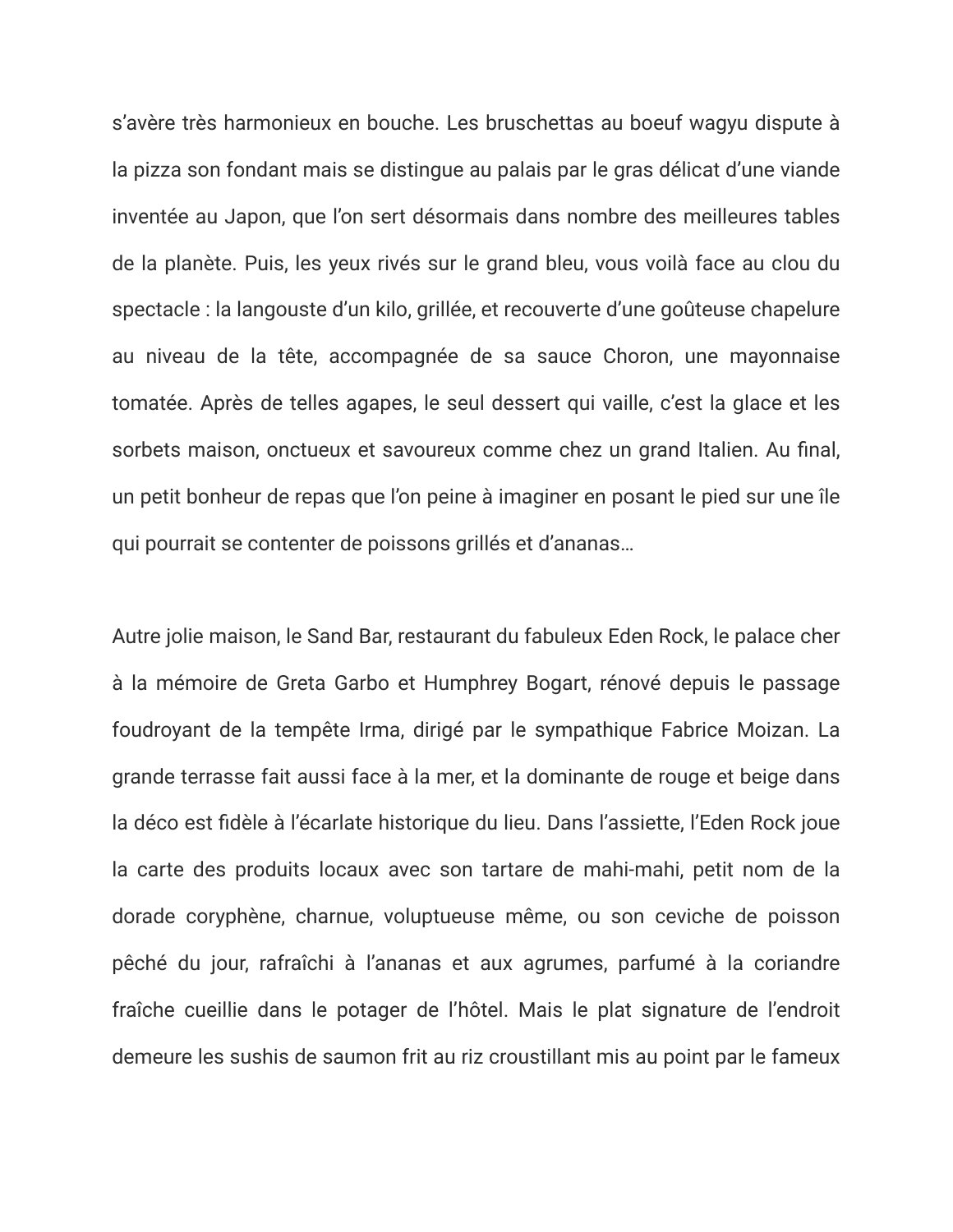chef français Jean-Georges Vongerichten, alias Jean Georges, véritable star outre-Atlantique où son prénom estassociéà nombre d'établissements.C'est lui qui signe les cartes de l'Eden Rock où il tient à séjourner plusieurs fois par an afin de maintenir le lien avec les équipes et tester ses nouvelles créations. À noter que letablissement, qui vit principalement de la clientèle américaine, a deux burgers à la carte, un classique à la viande et un, plus exotique, au mahimahi. Signalons aussi une carte des vins impressionnante avec un jéroboam de rosé de Provence à plus de 1000 euros ! La démesure de Saint-Barth n'estpas qu'une légende…

Troisième table de notre sélection, celle du Christopher, autre hôtel cinq étoiles situé à la pointe est de l'île, baptisée Rivyera. Qu'y trouve t-on d'original ? Tout, car le chef « maestro », Arnaud Faye, doublement étoilé, a choisi d'importer la Riviera dans l'île caribéenne. Au menu, des spécialités provençales telles que les petits farcis niçois, la ratatouille ou cette belle entrée de légumes du soleil confits, escortant un oeuf mousseux et des gros copeaux de parmesan. En plat de résistance, pour rester du côté de la Côte d'Azur, comment résister aux pâtes aux gambas, savamment décortiquées afin que pas un millimètre de chair ne vous échappe ? Si l'on veut se montrer raisonnable, on peut aussi se contenter de la salade César, classiquement mais parfaitement exécutée. Et dans ce cas,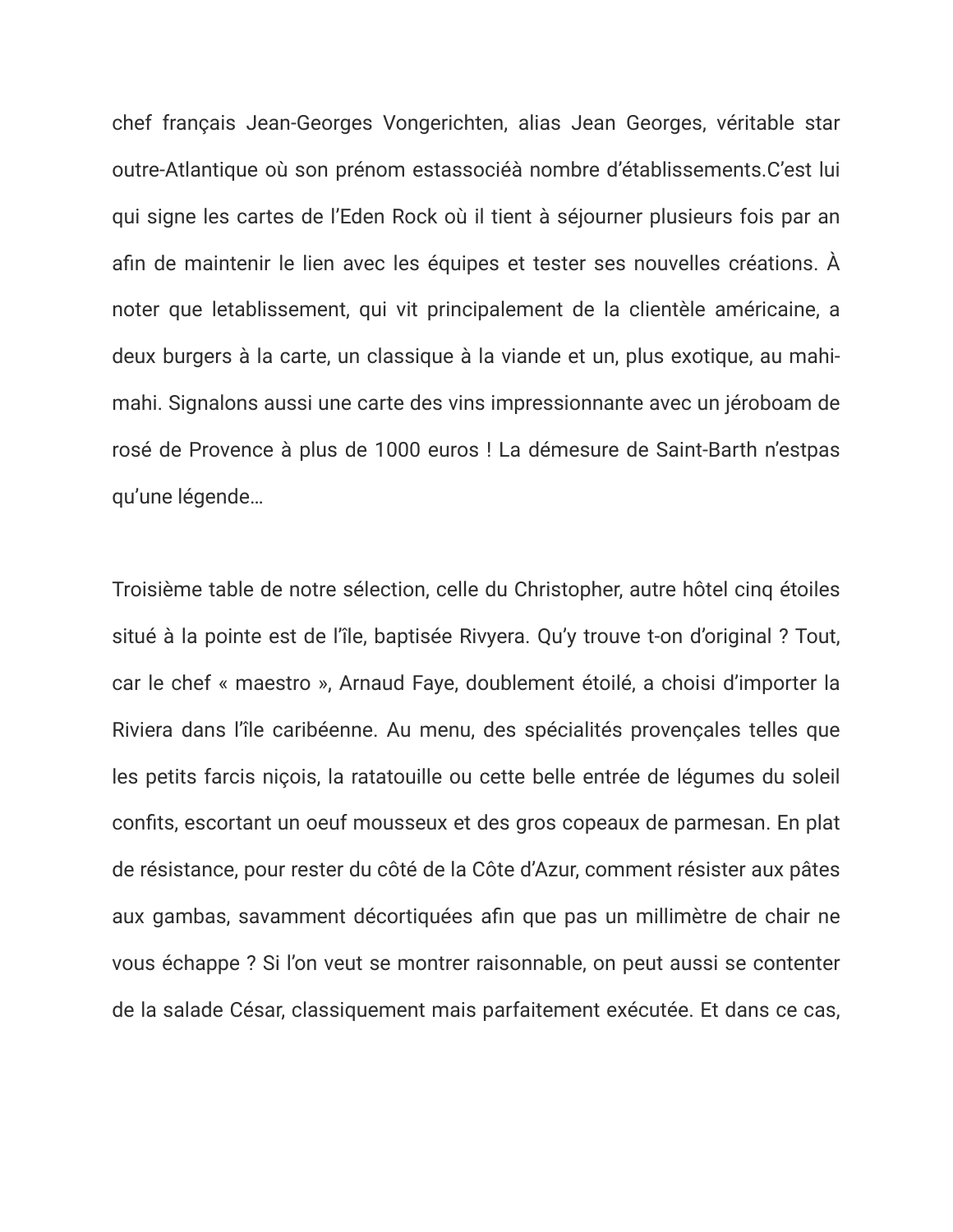pourquoi ne pas finir sur un dessert régressif,voire enfantin, comme le cookie XXL et sa glace au toffee ? Enfant un jour, gourmand toujours...

## **FORBES – Winter 2021**

SAINT-BARTH, SMALL PARADISE... OF GOURMETS !

The Gourmet Festival which took place in Saint-Barth, as every year in November, under the patronage of star chefs including three-starred chefs Eric Fréchon and Pierre Gagnaire, and gives us the opportunity to shine a spotlight on a little-known culinary destination.

Saint-Barth, its beaches, its turquoise blue lagoon, its relief, and its steep roads and... its gastronomy. Yes, for lack of to offer places of culture or masterpieces of its historical heritage that do not exist, the mythical island of people and other billionaires in search of tranquility and security shows a surprising diversity in gastronomy in this small piece of France located at the borders of the Caribbean. Even without terroir, Saint-Barth manages to serve succulent dishes, importing products from all over the world and even from elsewhere, as local chefs sometimes have to be ingenious to find the right products.

One of the most convincing addresses is an aptly named restaurant at the Le Barthélemy Hotel & Spa, Amis St. Barth, where young chef Vincent Gomis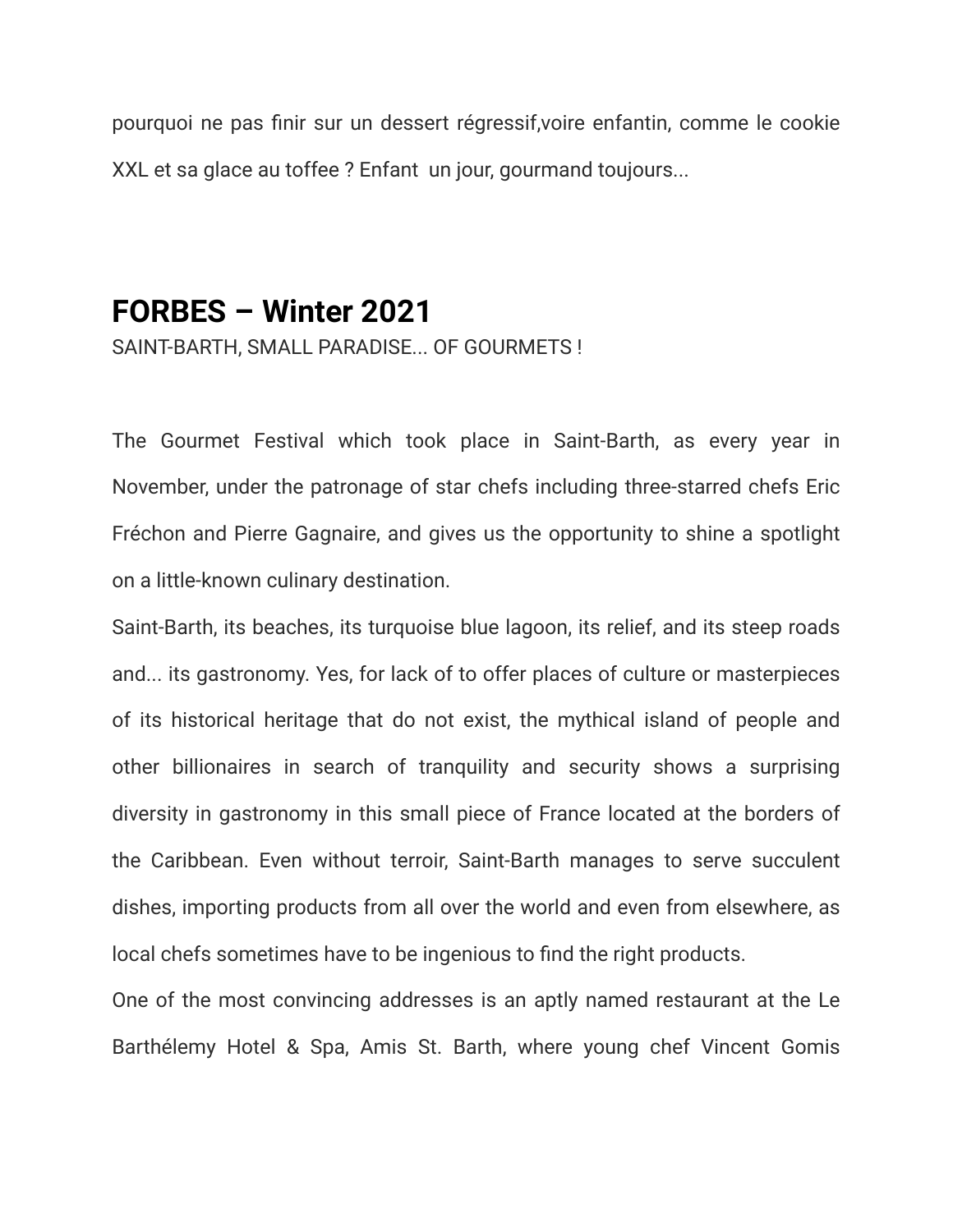officiates. With simple, finely twisted dishes, he manages to both delight and amaze you, which should ultimately be the challenge of any chef who loves his job. For starters, there is a terrific pizza with dough that would make a tenth generation Neapolitan salivate, topped with a wonderful mortadella of truffle and broccoli. Not an obvious combination on paper, but it turns out to be very harmonious in the mouth. The wagyu beef bruschetta competes with the pizza in terms of melting but is distinguished on the palate by its delicate fatness. The palate by the delicate fat of a meat invented in Japan, which is now served in many of best restaurants of the world.

Then, the eyes riveted on the big blue, here comes the highlight of the show: the one kilo lobster, grilled and covered with a tasty breadcrumb at the level of the head with its Choron sauce, a tomato mayonnaise. After such a feast, the best dessert will be the ice cream and the homemade sorbets, as smooth and tasty as in a great Italian. In the end, a meal that truly makes you happy, that one can hardly imagine when setting a foot on an island that could be satisfied with grilled fish and pineapple...

Another nice place, the Sand Bar, restaurant of the fabulous Eden Rock, the palace dear to the memory of Greta Garbo and Humphrey Bogart, renovated since the passage of the storm Irma, directed by the sympathetic Fabrice Moizan. The large terrace also faces the sea, and the dominant red and beige in the decor is faithful to the historical scarlet of the place. On the plate, the Eden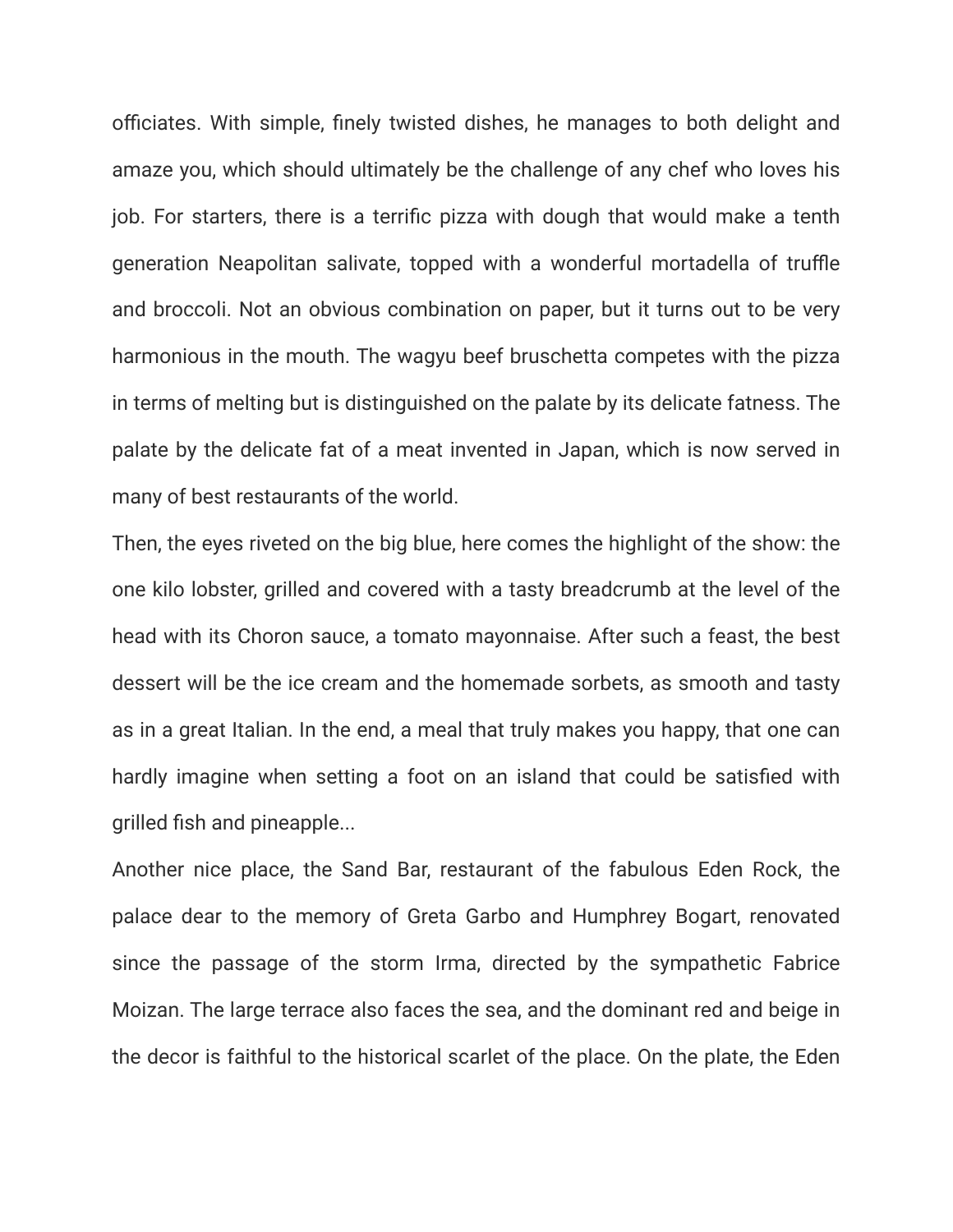Rock plays the card of local products with its mahi-mahi tartar, the nickname of the dolphinfish, fleshy, even voluptuous, or its ceviche of fish of the day, refreshed with pineapple and citrus fruits, flavored with fresh coriander from the hotel's vegetable garden.

But the signature dish of the place remains the fried salmon sushi with crispy rice developed by the famous French chef Jean-Georges Vongerichten, alias Jean Georges, a true star on the other side of the Atlantic where his name is associated with many restaurants. He is the one who signs the menus of the Eden Rock where he makes a point of staying several times a year to maintain the link with the teams and test his new creations. It should be noted that the property, which lives mainly from American customers, has two burgers on the menu, a classic meat burger and a more exotic mahi-mahi burger. Let's also mention an impressive wine list with a jeroboam of rosé from Provence at more than 1000 euros!

The excess of Saint-Barth is not only a legend. Third table of our selection, the one of the Christopher, another five-star hotel located at the eastern tip of the island, called Riviera. What do we find their original? Everything, because the "maestro" chef, Arnaud Faye, a two-starred chef, has chosen to import the Riviera to the Caribbean Island. On the menu, Provençal specialties such as the little stuffed dishes from Nice, ratatouille or this beautiful of candied sun